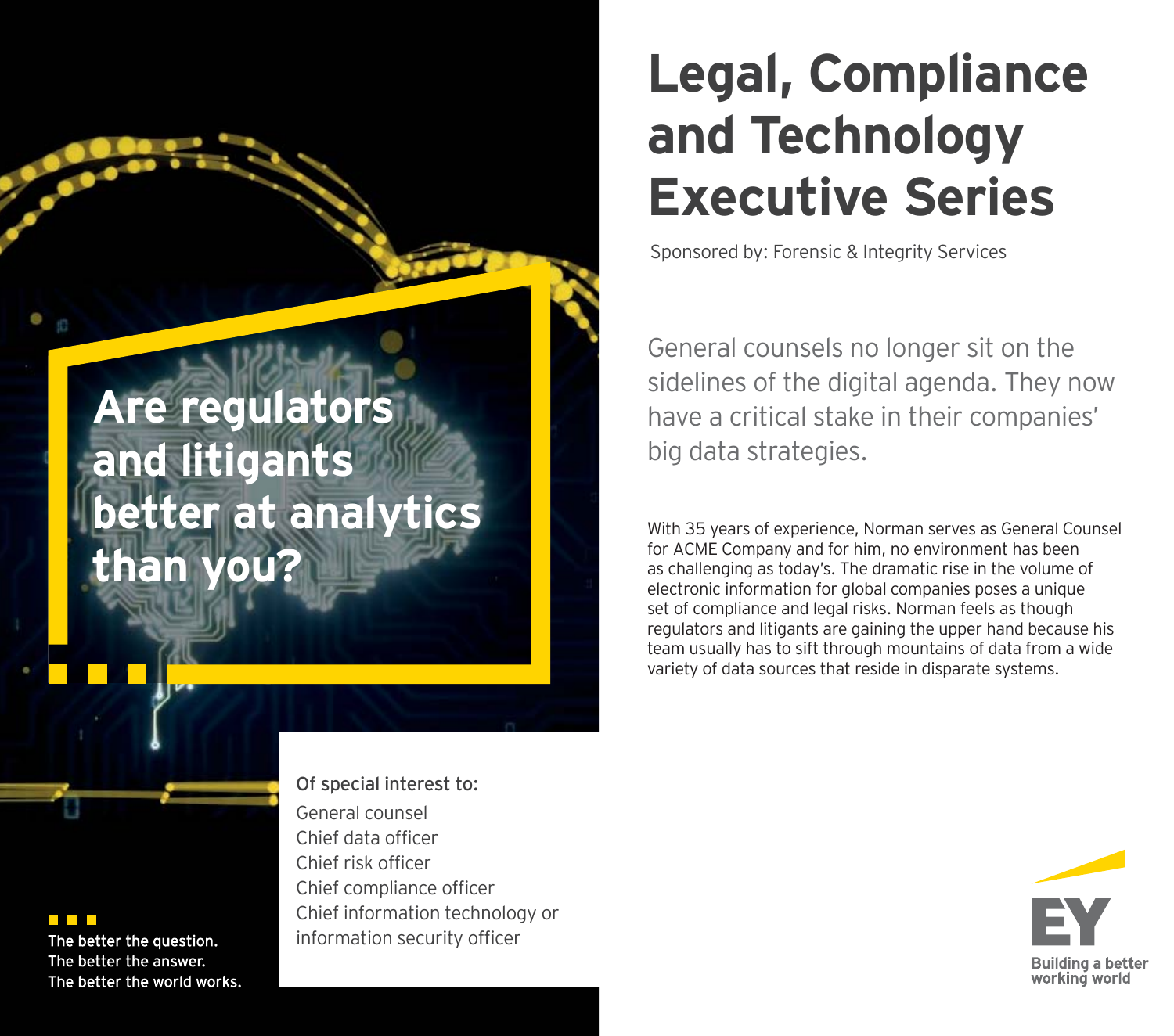# What are the challenges?

Norman had always taken pride in how his legal department harnessed unstructured data, such as emails, allowing evidence to be collected, preserved, mined and analyzed. However, ACME's structured data, such as billing information, is managed across different systems that are not tied to ACME's eDiscovery infrastructure. As a result, the legal department often struggles to respond to regulatory or litigation requests in an effective manner. In the face of inefficiencies and escalating costs, Norman needs a plan of action — but what does that entail? And who else must contribute?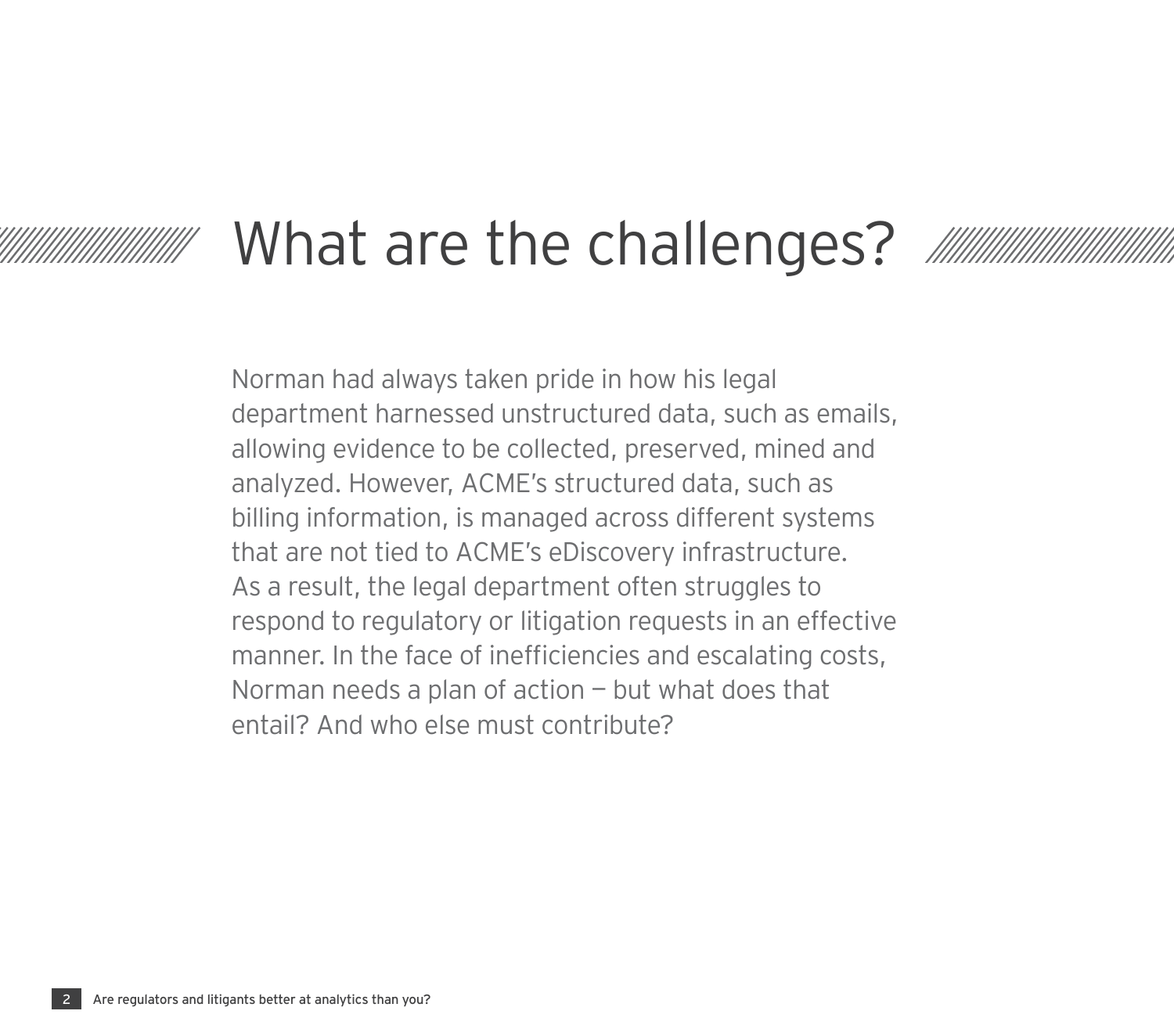



## Examples of data

**Structured** billing, financial transactions, traffic logs, spreadsheets, relational databases

**Unstructured**  emails, videos, audio files, photos, blog entries, websites, word-processing documents

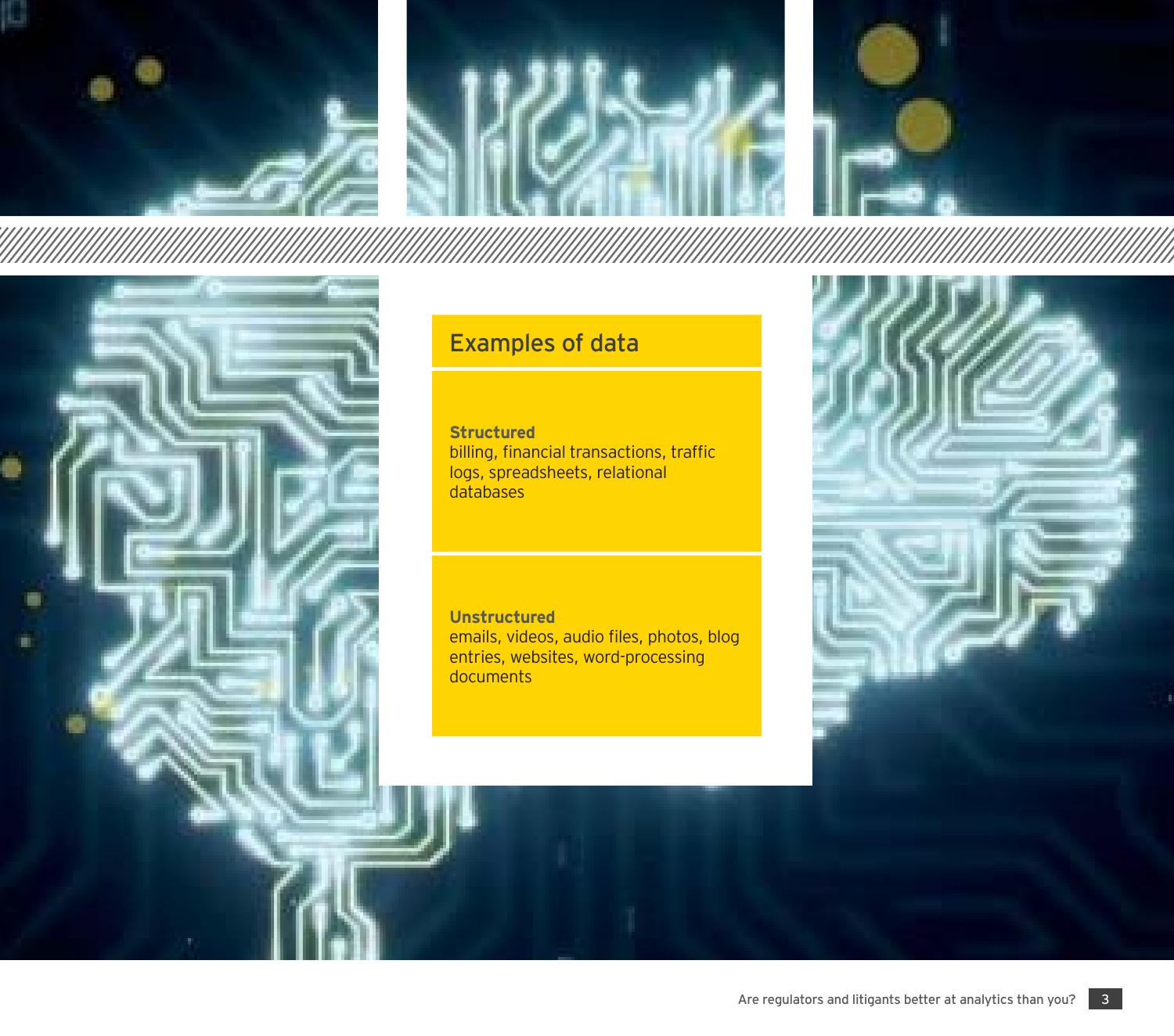# Five insights for executives

## Structured data is overlooked in legal response strategies

The response to and outcome of investigations or litigation often rely on identifying and analyzing data sets in ways that are different from how they are handled in day-to-day business. All data should work in tandem: the structured data often explains what happened, while the unstructured data gives context to why it happened.

While structured data has been well managed in ERP and CRM systems by finance and other corporate functions, legal departments have often overlooked structured data and lack the same mature infrastructure to manage it. What they don't realize is that they don't need to start from ground zero. They can leverage the processes and technologies of a well-established discovery program and extend them to incorporate structured data.

**real world**

#### **Financial services**

In an inquiry into online banking transactions, log data (unstructured) must be paired with transactions (structured) to determine the origin, means of access and attributes of the initiator to resolve how the transactions were executed.**Package in an inquiry into online banking** the section of emails transactions, log data (unstructured) of emails must be paired with transactions pharmace (structured) to determine the origin, team to e means of access an

#### **Life sciences**

A regulator requests a review of emails (unstructured) from a pharmaceutical company's sales team to explain off-label marketing to health care providers (HCPs), along with HCP payments (structured), to assess potentially illegal promotional

**1**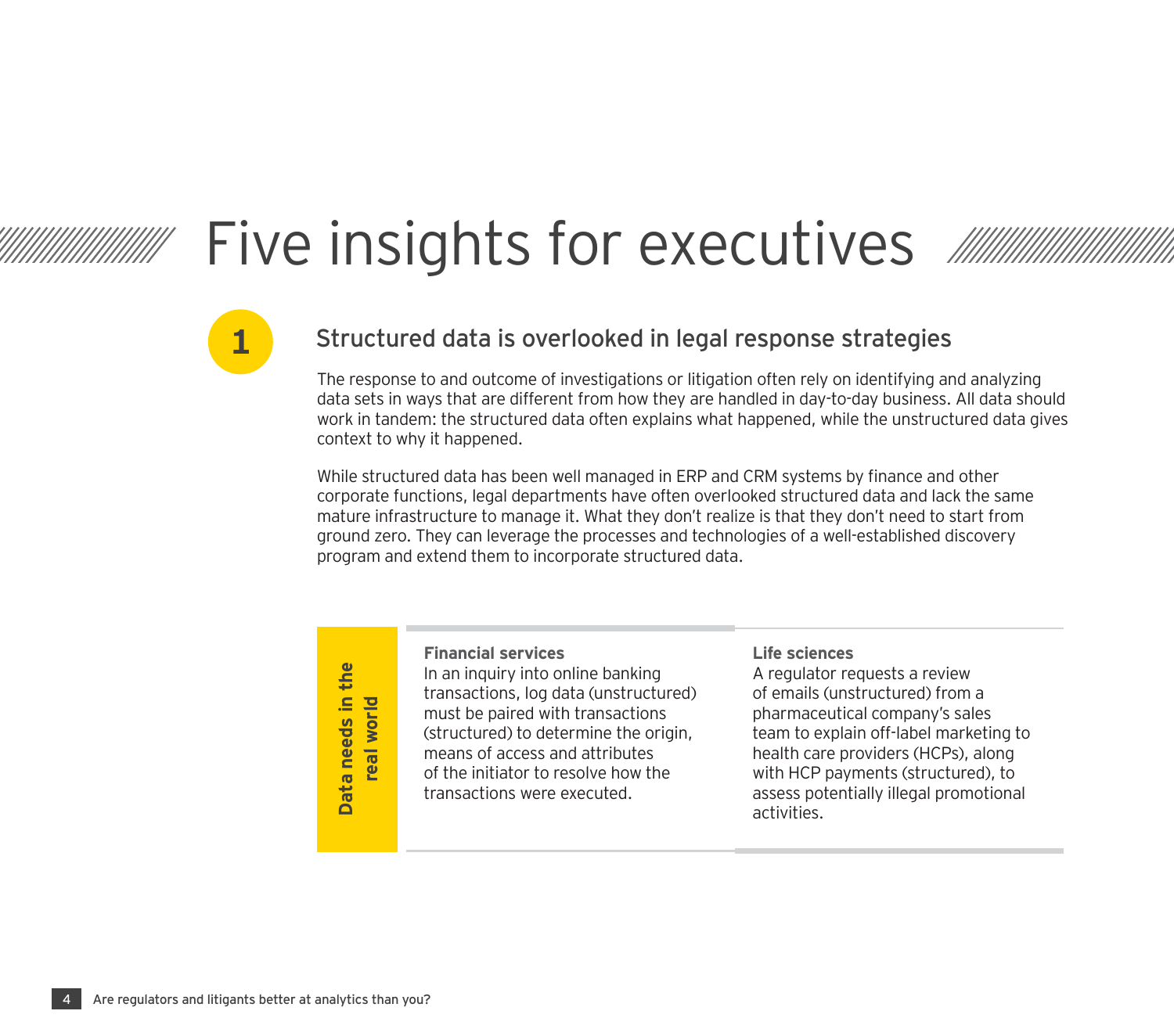

## **2**

### Why should you have a centralized legal response strategy?

Regulators and litigants have become increasingly savvy in how they put data to work, employing talented data scientists and harnessing sophisticated analytics technologies for fact-finding purposes. This has also been enabled by technical advancements and greater collaboration between enforcement bodies, regulators and litigants.

For companies to keep pace with regulators and litigants, a centralized legal response strategy encompassing all of the important data sources, underpinned by robust and aligned analytics, will be the key to operational efficiency. Without it, an ineffective response can embolden a company's opposition.

**3**

## Rising litigation and noncompliance costs are exacerbated by inadequate data strategies

Global commerce and an increasingly complex legal and regulatory landscape are driving up litigation and noncompliance costs around the world. The lack of a comprehensive data management program that incorporates both structured and unstructured data to support the organization's legal responses only exacerbates these rising costs.

Even as companies start to recognize that data analytics brings cost efficiencies to handling large volumes and a wide variety of data, they must remember that the ultimate utility of data analytics relies on the completeness and quality of underlying data. An effective data management program needs to first focus on the comprehensiveness of its data, after which it can then take advantage of the cost-saving potential advanced analytics technologies can deliver.

Senior leaders are taken away from their day-to-day business activities by costly and lengthy response activities that can often harm relationships with regulators. These are unintended consequences for ineffective legal information response plans.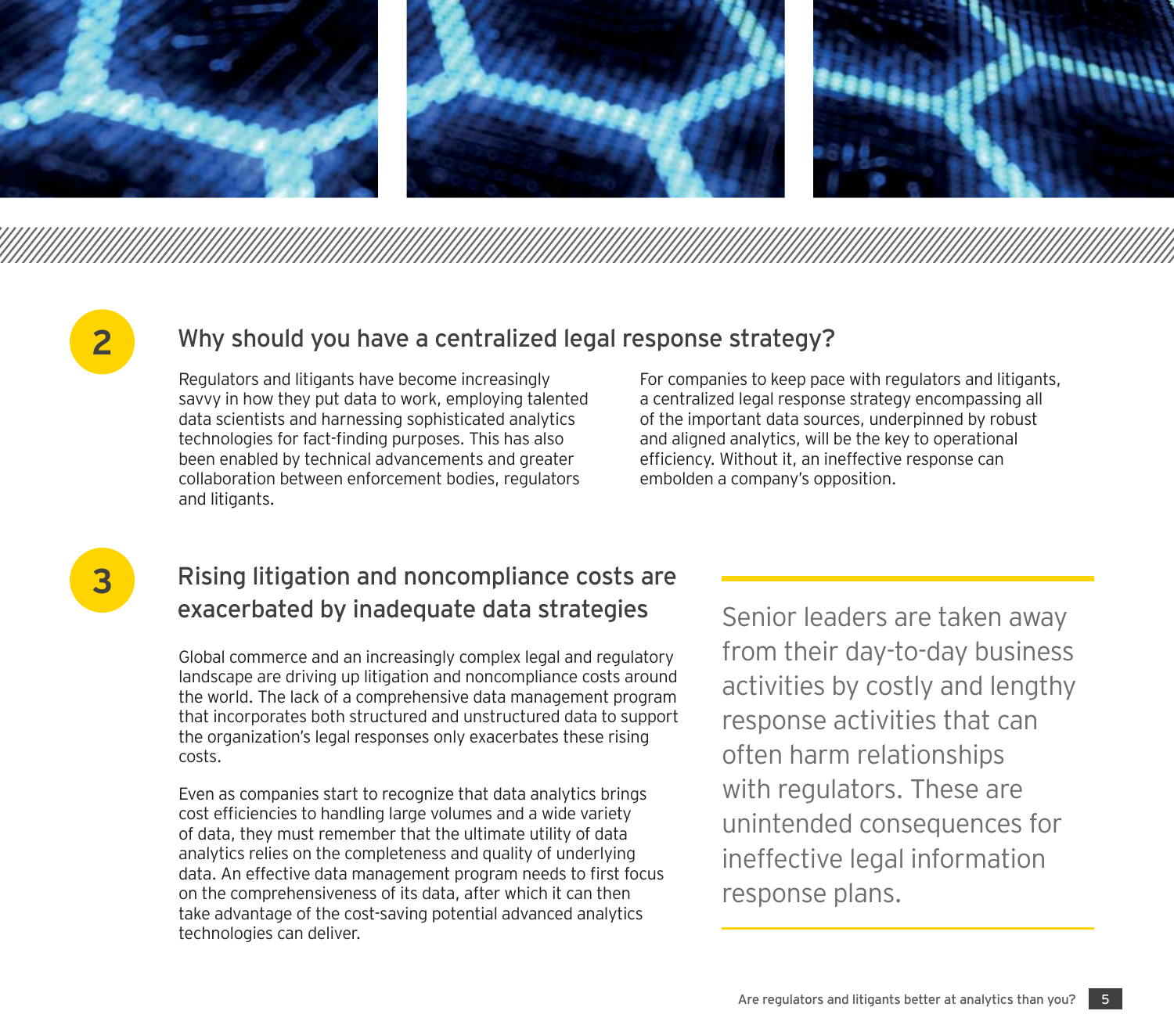



## Five insights for executives

# **4**

## What's needed: comprehensive data coupled with analytics

At a high level, organizations should consider five actions to help elevate their legal response strategies:

| Assemble a cross-<br>functional team<br>composed of IT.<br>legal, compliance,<br>risk and other<br>business leaders<br>to create an<br>integrated legal<br>response strategy<br>that is enabled by a<br>comprehensive data<br>analytics program. | <b>Develop</b><br>information<br>qovernance<br>disciplines that<br>take into account<br>high-risk data<br>sources and critical<br>digital assets<br>to reinforce the<br>organization's legal<br>response strategy. | Model, deploy or<br>build technologies,<br>processes and<br>resources used<br>in eDiscovery to<br>include structured<br>data sources for<br>fact development<br>and matter<br>response. | <b>Examine past</b><br>requests for<br>information to<br>uncover patterns.<br>Regulators and<br>litigants usually<br>seek similar<br>information for<br>similar matters.<br>By anticipating<br>requests,<br>companies can<br>have many<br>necessary reports<br>or data productions<br>developed ahead of<br>time. | <b>Enhance</b><br>stakeholder<br>interaction and<br>direct access to<br>analytics.<br>Focus on addressing<br>how structured data<br>is collected and<br>analyzed for many<br>common (especially<br>sector-specific)<br>regulatory inquiries<br>or litigation<br>requests.<br>Leverage existing<br>and tested analytics<br>algorithms if<br>available. |
|--------------------------------------------------------------------------------------------------------------------------------------------------------------------------------------------------------------------------------------------------|--------------------------------------------------------------------------------------------------------------------------------------------------------------------------------------------------------------------|-----------------------------------------------------------------------------------------------------------------------------------------------------------------------------------------|-------------------------------------------------------------------------------------------------------------------------------------------------------------------------------------------------------------------------------------------------------------------------------------------------------------------|-------------------------------------------------------------------------------------------------------------------------------------------------------------------------------------------------------------------------------------------------------------------------------------------------------------------------------------------------------|
|                                                                                                                                                                                                                                                  |                                                                                                                                                                                                                    |                                                                                                                                                                                         |                                                                                                                                                                                                                                                                                                                   |                                                                                                                                                                                                                                                                                                                                                       |

The strategy is a response that is comprehensive and efficient, in which legal holds can be applied rapidly and relevant data can be gathered and produced quickly, founded on the right technologies, processes and resources.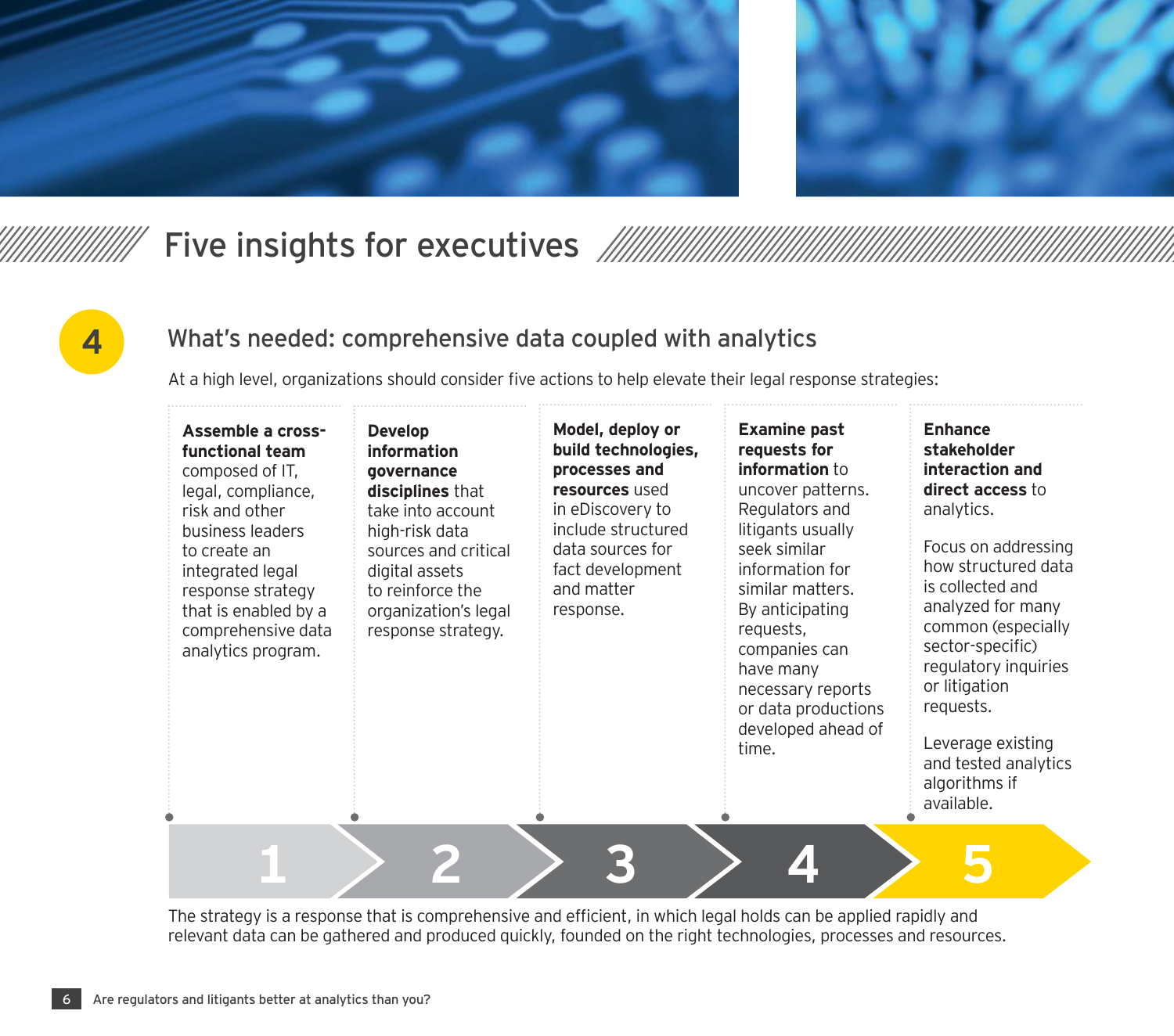





## The costs and risks will climb with each day of inaction

Regulatory complexity has increased and governments are more equipped to scrutinize companies than ever. The volume and variety of data have surged. Lawsuits are an ever-present threat.

In this reality, organizations invest heavily to gather and produce the required data. And for many, they penalize themselves — even in best-case scenarios because they fail to extend well-established processes and technologies for unstructured data to incorporate structured data.

Norman, however, has spoken to other functional leaders at ACME to bring the two strands together, creating a data strategy that will drive down costs and transform the sophistication and speed of their legal response. With a united front, ACME bolsters its defenses and saves money — and your company can do the same.

## For more information, visit us at:**ey.com/forensics**



#### **Todd Marlin**

Global and Americas Forensic Data Analytics Leader Forensic & Integrity Services +1 212 773 7709